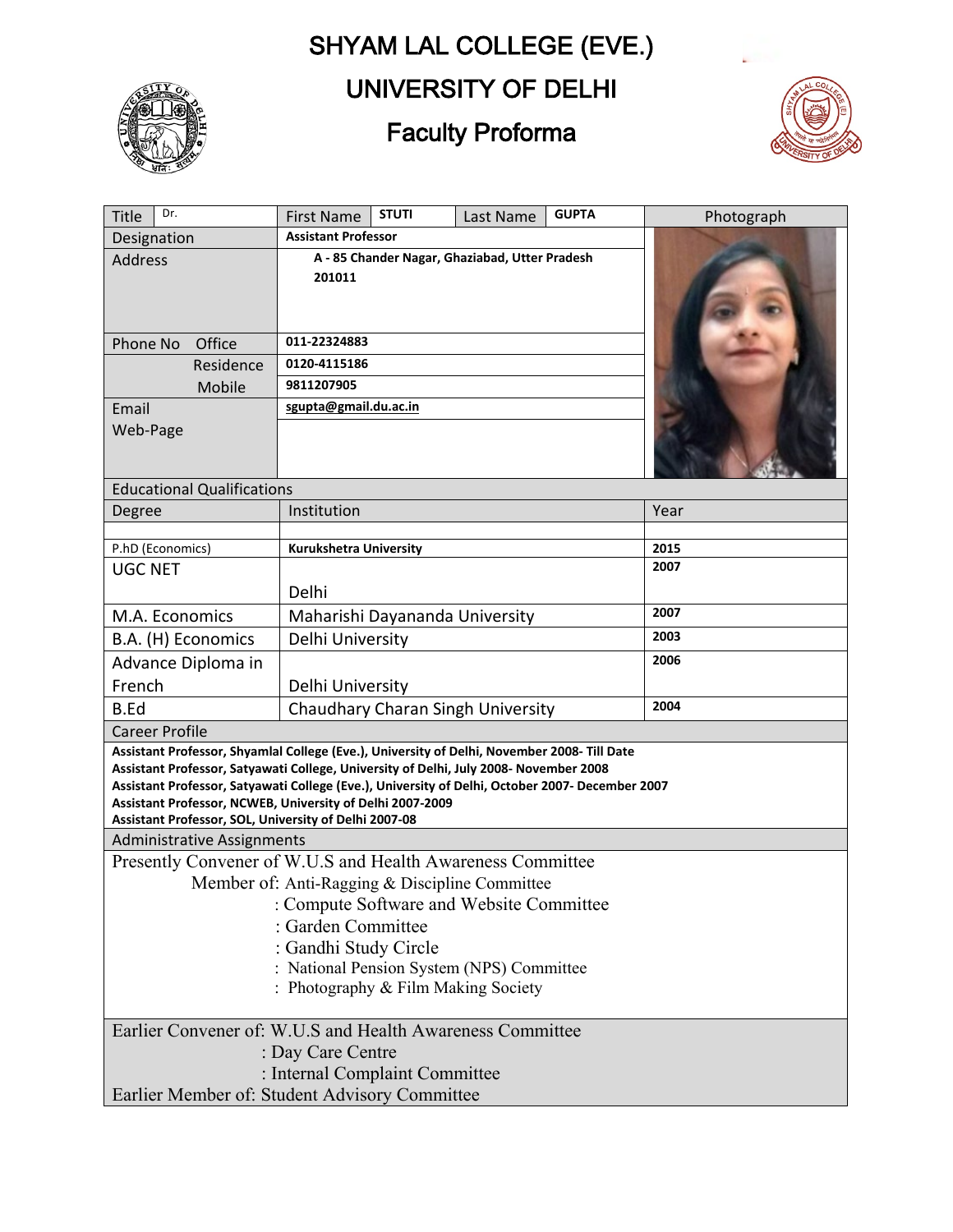## : Compute Software and Website Committee

- : Garden Committee
	- : Gandhi Study Circle
	- : National Pension System (NPS) Committee
	- : Photography & Film Making Society
	- : W.U.S and Health Awareness Committee
	- : Day Care Centre
	- : Internal Complaint Committee
	- : Innovative –NAAC Committee
	- : B.A. (P) Admission Committee

# Subjects Taught

## *Presently Teaching:*

- Economics (H) II Year III Sem Intermediate Micro Economics I
- B.A. (P) II Year III Sem Understanding the Economic Survey & the Union Budget of India

## *Subjects Taught:*

- Economics (H) III Year International Economics
- Economics (H) I Year Statistical Methods for Economics
- Economics (H) I Year Introductory Micro Economics
- Economics (H) I Year Macro Economics
- Economics (H) I Year Micro Economics (FYUP)
- Economics (H) I Year Macro Economics (FYUP)
- Economics (H) I Year Sem I and II Principles of Economics
- Economics (H) I Year Sem I Principles of Microeconomics
- Economics (H) I Year Sem II Principles of Macroeconomics
- Economics (H) I Year Sem I Introductory Micro Economics
- Economics (H) II Year III Sem Intermediate Micro Economics I
- Economics (H) II Year IV Sem Intermediate Micro Economics II
- Generic Elective I Year Sem II Introductory Macro Economics
- B.A. (P) III year Sem V Skill Enhancement Course for Economics- Data Analysis
- B.Com (P) III Year Sem VI Macro Economics
- B.Com (P) III Year Indian Economy
- B.A. (P)I Year Principles of Micro Economics I
- Allied Course II Year Sem III Introductory Economics
- B.A. (P) I Year Sem II Economics in Lieu of Hindi
- B.A. (P) I Year Sem I Micro Economics I
- B.A. (P) I Year Sem II Micro Economics II
- B.A. (P) II Year III Sem Understanding the Economic Survey & the Union Budget of India
- B.A. (P) II Year IV Sem Research Methodology

## Publications

- 1. **Measuring Productivity in Indian Banks: A Data Envelopment Analysis Approach**, Research Expo International Multidisciplinary Research Journal, ISSN: 2250-1630, Vol. III, Issue III, Pg 22-35, Sept 2013.
- 2. **An Analysis of Non -Performing Assets in Indian Banking Sector**, Vignettes of Research, An International Peer – Reviewed Multidisciplinary Research Journal, ISSN: 2320-1797, Vol. I, Issue IV, Pg 73-85, Oct 2013.
- 3. **Environmental Accounting: A Study of Indian Perspective,** Corporate Social Responsibility: Expectations, Reality and Challenges, ISBN: 978-93-81505-88-5, Pg 178-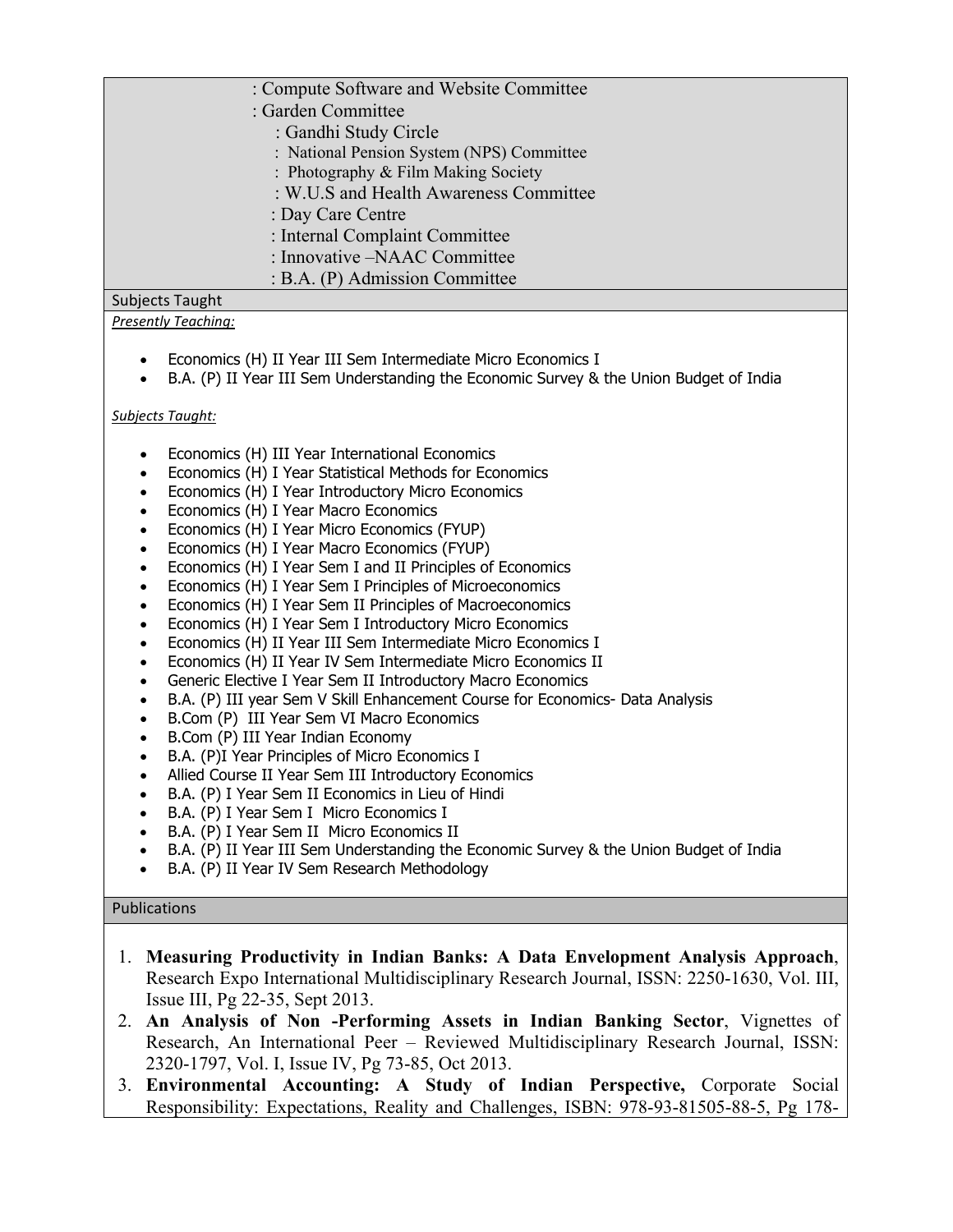179, 2015

- 4. **Measuring Productivity in Indian Public Sector Banks: A Data Envelopment Analysis**", Aspirare - An International Journal of Commerce & Management, ISSN: 2394- 0484, Vol. III, Pg 21-27, Sept 2016.
- 5. **Mergers and Acquisitions In Indian Banking Sector**, Innovation and Sustainable Development In Business Management, ISBN 978-81-933172-5-9, pg 78-88, 2016
- 6. **Blockchain Technology: Application in Indian Banking Sector**, Delhi Business Review, An International Journal of Society for Human Transformation & Research, ISSN: 0972- 222X, Vol XIX, Issue II, Pg 75-84, 2018
- 7. **COVID 19: An Insight into the Indian Banking Sector**, Aspirare, An International Journal of Commerce & Management, ISSN: 2394-6601, Vol. VII, Pg 1-4, Sept 2020.
- 8. Authored a book on "**Performance of Banking Sector in India Since 1991: An Evaluation**," ISBN: 978-93-85504-13-6 (2015)

Conference Organization/ Presentations

- Organized talks by many eminent speakers like Prof. Preveen Jha (CESP,JNU), DR. B.D. Majhi (Director Economics,Competition Commission of India) and Dr. Sabyasachi Kar (Institute of Economic growth), 2017
- Member of the Seminar Committee: National Conference on Global Economic Challenges: Implications for India in 2009-10, at ILLL, North Campus, University of Delhi, 2010
- **Paper Presented** in International Conference on Corporate Social Responsibility: Expectations, Reality and Challenges organized by Shyamlal College (Eve.) on **"Environmental Accounting: A Study Of Indian Perspective"2014**
- **Paper Presented** in the International Conference on 'Unleashing Potential of Renewable Energy for Sustainable Development: Opportunities & Challenges' on "**Bio Fuel Policy in India: A Review", 2015**
- **Paper Presented** in International Conference on Role And Contribution Of Renewable Energy In Climate Change Mitigation organized by Shyamlal College (Eve.) on **"Business Potential of Solar Energy Products in India", 2016**
- **Paper Presented** in XIV International conference on Business Management and Behavioural Sciences (ICBMBS-16) organized by Society of Technical and Management Professional on **"Mergers and Acquisitions In Indian Banking Sector"2016,**
- **Paper Presented** in XIX Annual International Conference on Managing Digital Revolution: Inventing Future India organized by Delhi School of Management, Delhi Technological University; Delhi School of Professional Studies and Research on **"Blockchain Technology: Application in Indian Banking Sector", 2018**
- Attended workshop as Resource Person in One Week Faculty Development Programme on "**Online Teaching Platforms**", 2020
- Resource Person in a Webinar organized by Vivekananda Institute of Professional Studies, Delhi on "**Impact of COVID 19 on Banking Sector in India**"

*Workshops Attended*

| A) O<br>roan.<br>10 مار<br>. v | - - -<br>5.00. | 110 | lace | ---- | $\sim$ $\sim$ $\sim$ $\prime$ $\sim$<br>31 L |
|--------------------------------|----------------|-----|------|------|----------------------------------------------|
|--------------------------------|----------------|-----|------|------|----------------------------------------------|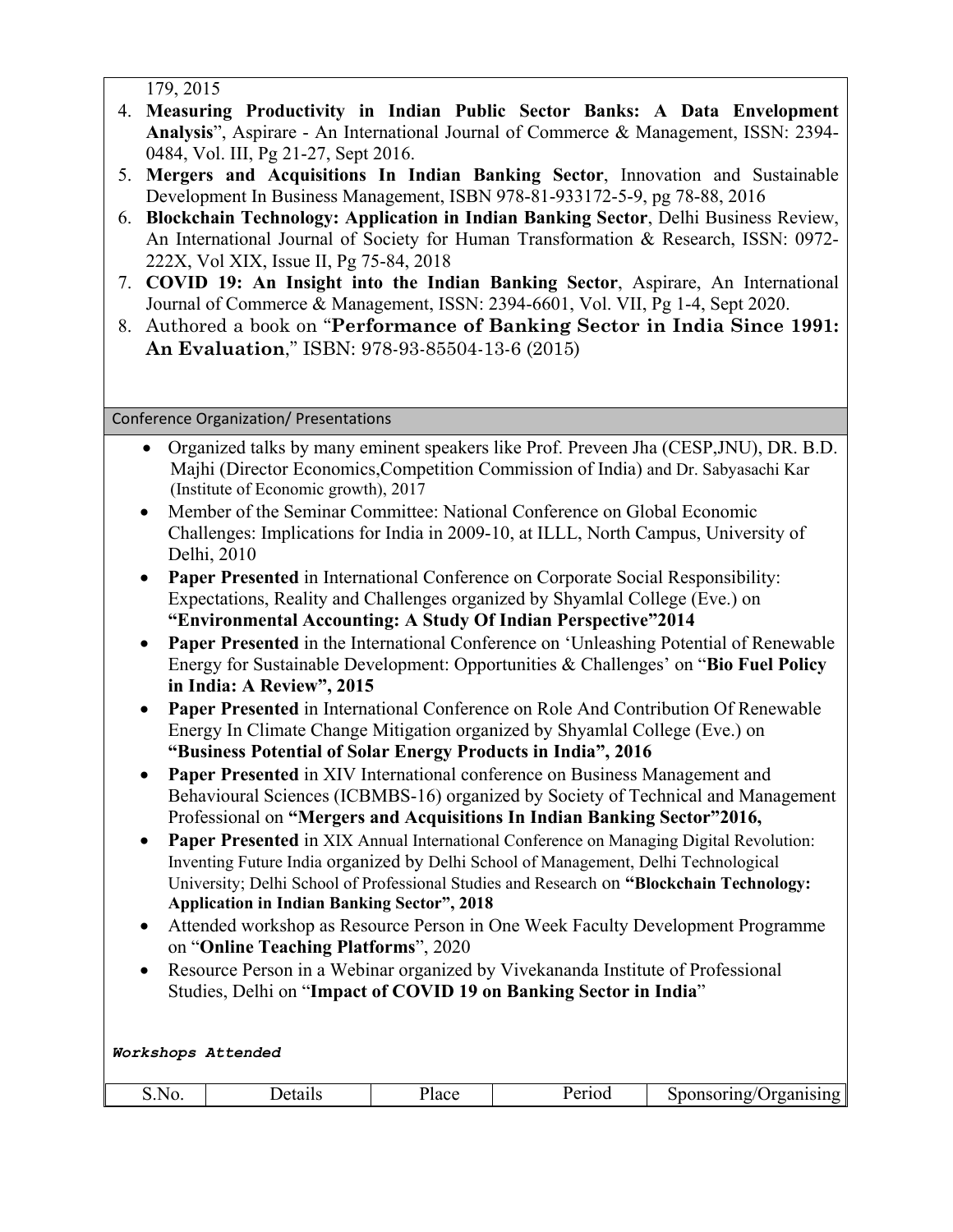|                  |                                                                                                                |                                                          | From                      | To                              | Agency                                                                                        |
|------------------|----------------------------------------------------------------------------------------------------------------|----------------------------------------------------------|---------------------------|---------------------------------|-----------------------------------------------------------------------------------------------|
| $\mathbf{1}$     | <b>ICT</b> Workshop for<br>Capacity Building of<br>Delhi University<br>Faculty                                 | Shyam Lal<br>College<br>(Eve),<br>University<br>of Delhi | 11<br>January<br>2010     | 23<br>January<br>2010           | University Of Delhi                                                                           |
| $\overline{2}$   | Orientation<br>Programme                                                                                       | <b>CPDHE</b>                                             | 2 March<br>2010           | 30 March<br>2010                | University Of Delhi                                                                           |
| $\overline{3}$   | <b>SPSS</b> (Statistical<br>Package for Social<br>Sciences)                                                    | Delhi<br>University<br>Computer<br>Centre                | 19<br>March<br>2012       | 23<br>March<br>2012             | University Of Delhi                                                                           |
| $\overline{4}$ . | Refresher Course in<br>Economics                                                                               | <b>JNU</b>                                               | 25<br>August<br>2014      | 19<br>September<br>2014         | Jawaharlal Nehru<br>University                                                                |
| 5.               | One Week Workshop<br>on ICT Usage in<br>Teaching                                                               | <b>ILLL</b>                                              | 1<br>er<br>2015           | 8<br>Septemb September<br>2015  | University of Delhi                                                                           |
| 6.               | Two Week FDP:<br>Data Analysis using<br><b>Software Packages</b>                                               | Hindu College                                            | 12<br>Decemb<br>er 2018   | 24<br>December<br>2018          | Hindu College and<br>Teaching Learning Centre<br>of Ramanujan College,<br>University of Delhi |
| 7.               | Two Week FDP:<br>Research Gaps in<br>Economics: Issues<br>and Data Sets                                        | Hansraj<br>College                                       | 22 April<br>2019          | 4 May<br>2019                   | <b>Teaching Learning Centre</b><br>of Hansraj College,<br>University of Delhi                 |
| 8.               | One Week FDP:<br><b>STATA</b> and Data<br>Analysis                                                             | Shyam Lal<br>College (Eve)                               | $\overline{4}$<br>er 2018 | 10<br>Septemb September<br>2010 | Shyam Lal Collge (Eve.),<br>University of Delhi                                               |
| 9.               | One Week FDP:<br>Corporate Social<br>Responsibility and<br>Sustainable<br>Development                          | Shyam Lal<br>College (Eve)                               | 16<br>er 2018             | 22<br>Novemb November<br>2018   | Shyam Lal Collge (Eve.),<br>University of Delhi                                               |
| 10.              | "Managing Online<br>Classes And Co-<br>Creating Moocs: 2.0"                                                    | Online                                                   | 18 May<br>2020            | 3 June<br>2020                  | Teaching Learning Centre<br>of Ramanujan College,<br>University of Delhi                      |
| 11.              | <b>Advanced Concepts</b><br>For Developing<br>Moocs<br>Research Projects (Major Grants/Research Collaboration) | Online                                                   | 2 July<br>2020            | 17 July<br>2020                 | Teaching Learning Centre<br>of Ramanujan College,<br>University of Delhi                      |